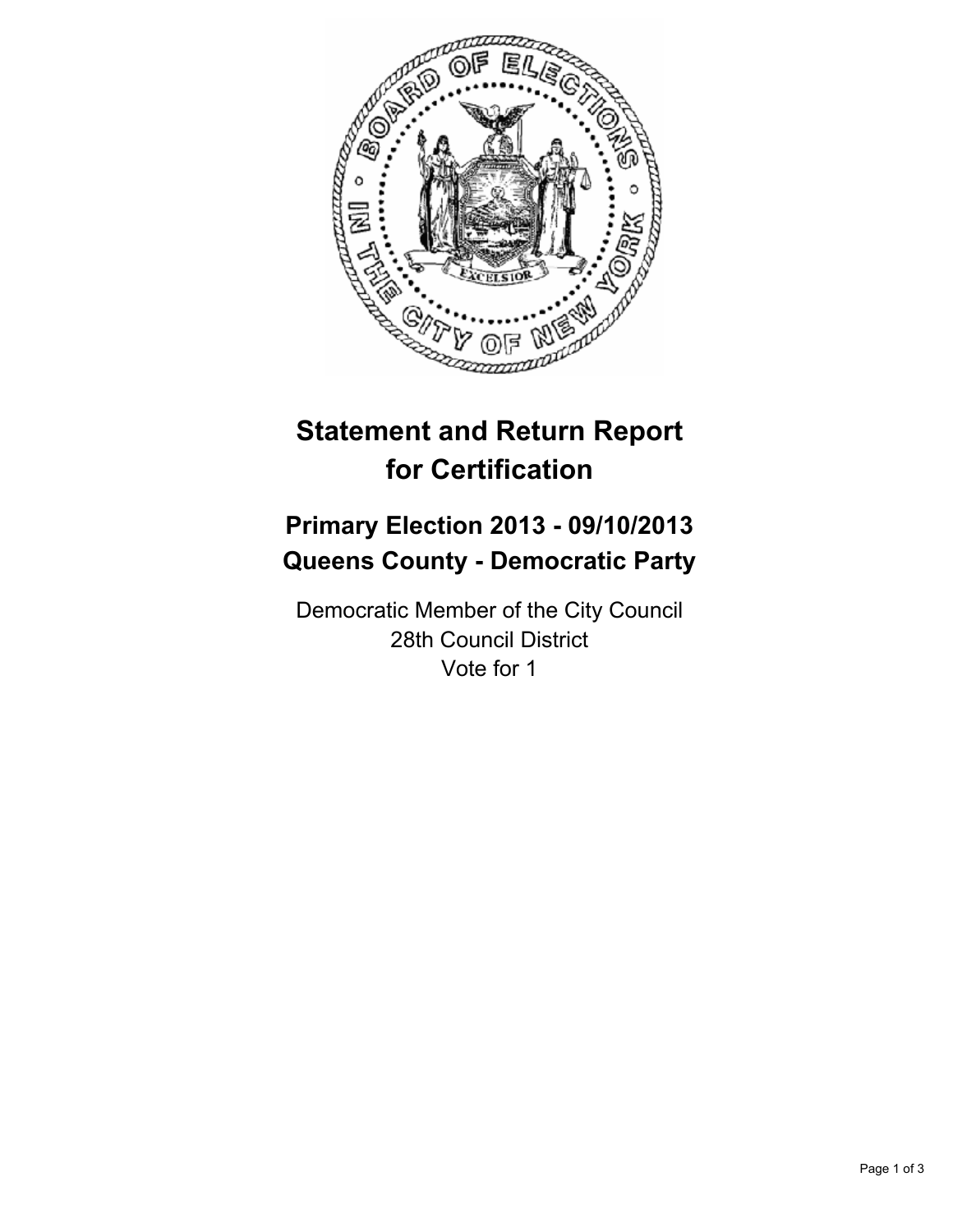

#### **Assembly District 24**

| <b>EMERGENCY</b>        | 0   |
|-------------------------|-----|
| ABSENTEE/MILITARY       | 8   |
| <b>FEDERAL</b>          | 0   |
| SPECIAL PRESIDENTIAL    | 0   |
| <b>AFFIDAVIT</b>        | 17  |
| EUGEN WALTER EVANS      | 48  |
| DAVID B. KAYODE         | 91  |
| <b>HETTIE V. POWELL</b> | 237 |
| <b>RUBEN WILLS</b>      | 216 |
| <b>Total Votes</b>      | 592 |

#### **Assembly District 31**

| <b>HETTIE V. POWELL</b>                | 603       |
|----------------------------------------|-----------|
| DAVID B. KAYODE                        | 151       |
| <b>AFFIDAVIT</b><br>EUGEN WALTER EVANS | 19<br>129 |
| SPECIAL PRESIDENTIAL                   | 0         |
| <b>FEDERAL</b>                         | 0         |
| ABSENTEE/MILITARY                      | 38        |
| <b>EMERGENCY</b>                       | 27        |

#### **Assembly District 32**

| <b>EMERGENCY</b>        | 179      |
|-------------------------|----------|
| ABSENTEE/MILITARY       | 172      |
| <b>FEDERAL</b>          | $\Omega$ |
| SPECIAL PRESIDENTIAL    | 0        |
| <b>AFFIDAVIT</b>        | 80       |
| EUGEN WALTER EVANS      | 851      |
| DAVID B. KAYODE         | 524      |
| <b>HETTIE V. POWELL</b> | 2,482    |
| <b>RUBEN WILLS</b>      | 3,923    |
| MARY BEAMON (WRITE-IN)  |          |
| <b>Total Votes</b>      | 7.781    |

### **Assembly District 38**

| <b>EMERGENCY</b>        | 0        |
|-------------------------|----------|
| ABSENTEE/MILITARY       | 3        |
| <b>FEDERAL</b>          | 0        |
| SPECIAL PRESIDENTIAL    | $\Omega$ |
| <b>AFFIDAVIT</b>        | 11       |
| EUGEN WALTER EVANS      | 52       |
| DAVID B. KAYODE         | 43       |
| <b>HETTIE V. POWELL</b> | 113      |
| <b>RUBEN WILLS</b>      | 75       |
| <b>Total Votes</b>      | 283      |
|                         |          |